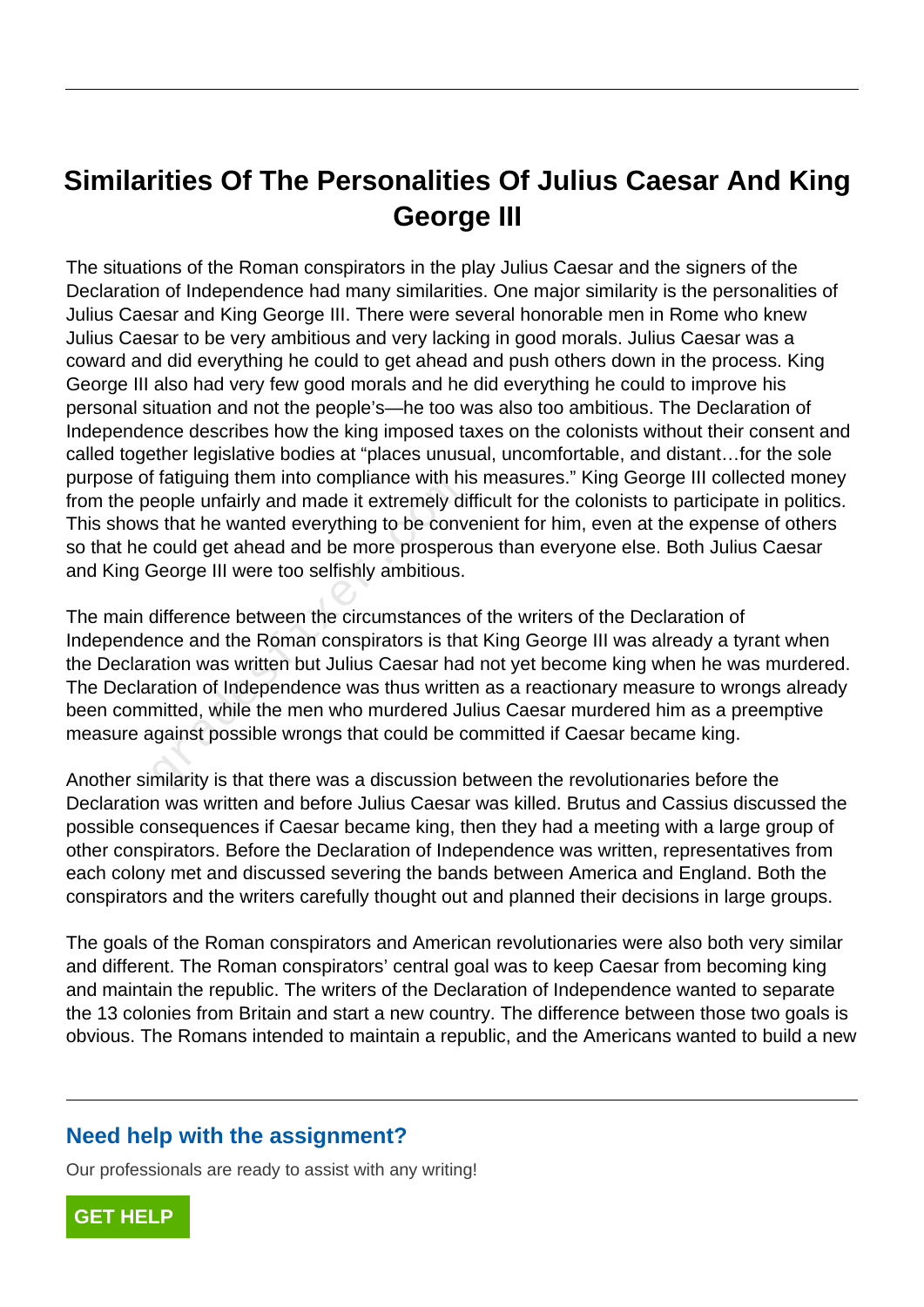republic. The Romans wanted to keep the country as it was, the Americans wanted to make a new country.

However, both the Roman conspirators and the writers of the Declaration of Independence wanted to save their country (or colonies) from the dominion of an unfit king. They saw that the people would not be able to thrive under the rule of such a king, and so the Roman conspirators killed the possible king, and the writers of the Declaration wrote a declaration to the King of England declaring their independence. Both groups of revolutionaries had noble intentions and wanted to save their countries.

Another major difference between their goals though, was that the Roman conspirators wanted to kill the would-be king, and the writers of the Declaration of Independence only wanted to separate themselves from the then-current king's rule. The Roman conspirators though, did not want to start a war. They thought that the people would accept that Caesar was dead and understand and agree that that was a good thing. The writers of the Declaration of Independence had at least some idea that war would be inevitable. This is shown in the last paragraph of the Declaration of Independence where it is written "…as free and independent States, they have full Power to levy War, conclude Peace…" This shows that the writers knew that the States would have to go to war at some point. The Roman conspirators' actions were very severe and not expected to lead to any difficulty, while the writers' actions were less immediately intense, but were expected to result in immense contention between England and the colonies. Frice had at least some idea that war wise<br>of the Declaration of Independence whey have full Power to levy War, conclud<br>ates would have to go to war at some p<br>e and not expected to lead to any diffic<br>ly intense, but were e

The means and methods used by the conspirators and the writers of the Declaration of Independence to instigate change are extremely different in one leading way: the conspirators killed the would-be king to bring about change, but the writers of the Declaration simply wrote a letter to the king. The writers committed treason; the conspirators committed murder. However, both brought about war, so it can't easily be determined which act was more violent.

Both the conspirators and the writers presented their reasons for their actions to the public though. This was a necessary method to promote change because the support of the people was needed to affirm the decisions made and then fight the opposing side. One of the conspirators, Brutus, gave a speech telling the people why he killed Caesar and why change was necessary. The writers of the Declaration of Independence had the document published and read aloud throughout the colonies. Each group presented their opinions to the public as a means of garnering support and promoting change.

Another difference between the two groups' means of bringing about change was that the Roman conspirators simply killed Caesar—they didn't try to talk to him or reason with him first—while the writers of the Declaration of Independence say, "In every stage of these

## **Need help with the assignment?**

Our professionals are ready to assist with any writing!